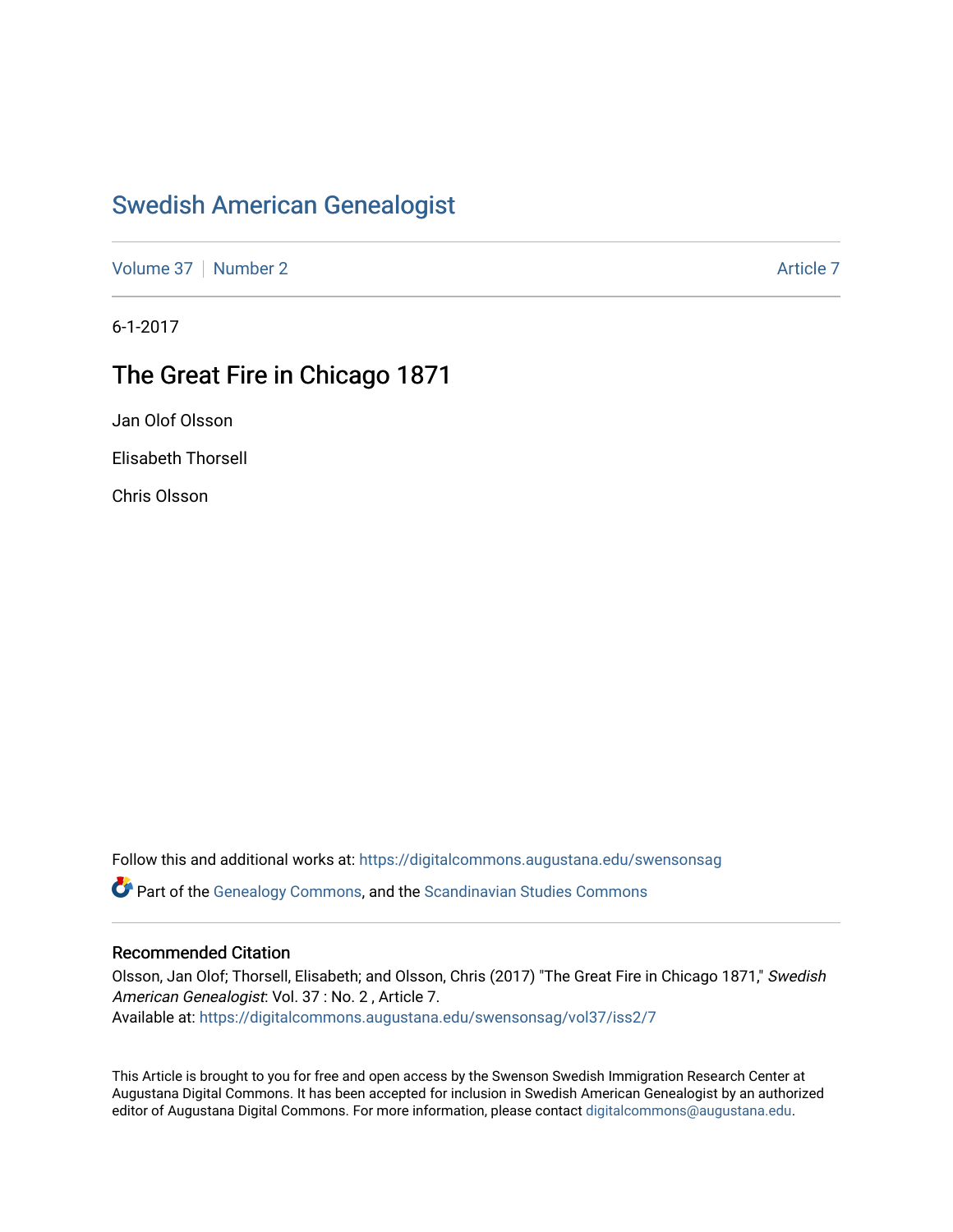# The great fire in Chicago 1871

## **A story told by Jan Olof Olsson**

#### **Introduction**

Jan Olof Olsson (1920-1974), also known as Jolo, was a Swedish journalist and writer. During his lifetime he published many books on historical and geographical themes. One of his earlier books was *Chicago*, published in 1958. In this he mainly tells about the complicated local politics, and sometimes even criminal rulers of the city in the late 1800s and early 1900s. Naturally, he also mentions many Swedish-Americans, but the main theme is the corrupt goverment in those bad, old days.

However, one day he went to a service in a Swedish-American church, but does not mention the name of it. It seems to have been a Mission Covenant church, situated on a corner lot in the Northwest part of the city. The pastor was named Eng, and the verger was Nordlof.

Mr. Olsson comments on the Sunday hats on the ladies' heads, all covered in flowers and/or fruit decorations. All the men had on their Sunday best suits, and all of them were solemn. Families all brought their children to church. A proud mother told that her son was only seven months old, but had only missed church twice.

Mr. Olsson found a brochure that gave instructions on how the children should behave in church.

#### **Here starts his own text:**

I accidentally dropped the brochure. As I bent down to pick it up, I looked forward under the pew and saw the entire church floor to the preacher's pulpit. On the floor, next to each pair of feet, stood high-heeled pumps, sometimes in lacquer, sometimes in suede, sometimes toeless, sometimes without heels – pumps I thought fit for afternoon cocktails. All the ladies had taken their tallest and narrowest shoes, and during the sermon by Eng and his colleagues, had crawled out of their shoe wardrobe's finest items, pushed them under the pew, and sat in their socks.

Afterwards I was invited to coffee in

honor of the church's eldest member who was celebrating his birthday. That was the purpose for my visit to the Swedes in the church. I was introduced on the stairs to some tens of them, and in the flickering sunshine across the avenue we went en masse to the old man's home. He lived in a small, pleasant apartment, a few blocks from the lake and the wide beach road. He was over eighty and had to stay home from the worship service because he had broken his leg a half year earlier. He was spicy and remarkably alert. He blinked often with his left eye towards me and telegraphed with this method "Did I not want a whiskey after the sermon?"

The remarkable thing was his speech. He was born in Chicago in one of the last years of the 1860s, but they had spoken Swedish at home. His language, accents, and expressions remained unchanged since the year his parents immigrated. He said when I greeted him: "Gentle servant". He always called me "my lord" and "dear sir."

With this kindness, he told me – while Eng, Nordlof, and the others drank coffee and the wives in the flower hats sat around the cookies – that he came from Atterbom's**<sup>1</sup>** parish, Åsbo, outside Mjölby. He said this with a quiet, cultured sense of humor, certain that I knew he was born in Chicago and had never been from there. But on a little bookshelf, which had glass doors and ornaments on the leaves, the books of Atterbom stood next to Wilhelm von Braun's<sup>2</sup> stories. I was blinded with Sunday's happiness: it could have been one of those cold attics in a manor house with coarse, hard-cut floorboards, today as hundreds of years ago, where an old gentleman sat with his books and through small glass panes overlooking the apple trees of the garden.

But it was an apartment on Chicago's north side with wall-to-wall rugs and a sweet smell of the everlasting American cleaners hanging between furniture and

people, and I opened my eyes and looked into his shiny, cherry-fresh face.

### **The great fire**

When he was three years old, his mother had wrapped blankets around him and carried him away from the big fire. They had lived on the west side where the fire broke out and she had run with him over one of the bridges. She had many times told him about a man who came out of a burning house and jumped in again when he heard the children screaming in a window. But he had not come out with the children but with a bundle of paper collars: so mad and inverted people became during this catastrophe, his mother had said. His father had been in town and tried to save what he could of his tailoring business and almost lost his life for customers' suits and fabrics. He had talked with a wagon owner and asked to rent his wagon to drive all his workshop to safety. But the man demanded \$200 for that: so mad and so evil people became during the fire, his father said. His father and mother had not met for several days in the panic. She had taken her son to the shore, where the men led their families into the mud of the lake to escape the horrific heat from the fire, and she had been in the water with him on her arm, with water up to her waist for hours while the city was spreading firecrackers in front of their eyes.

He could not now be sure what he remembered and what his mother told me. But he remembered a block of houses as they hurried past them. It lay with their grey wooden houses in front of their eyes, and they saw worried people in the windows and in the small stores of the ground floors. Suddenly the fire came there with a flash. It had been untouched, far from the flames; then it sparkled into an explosion of flames and flared up while the big fire was still twenty blocks away.